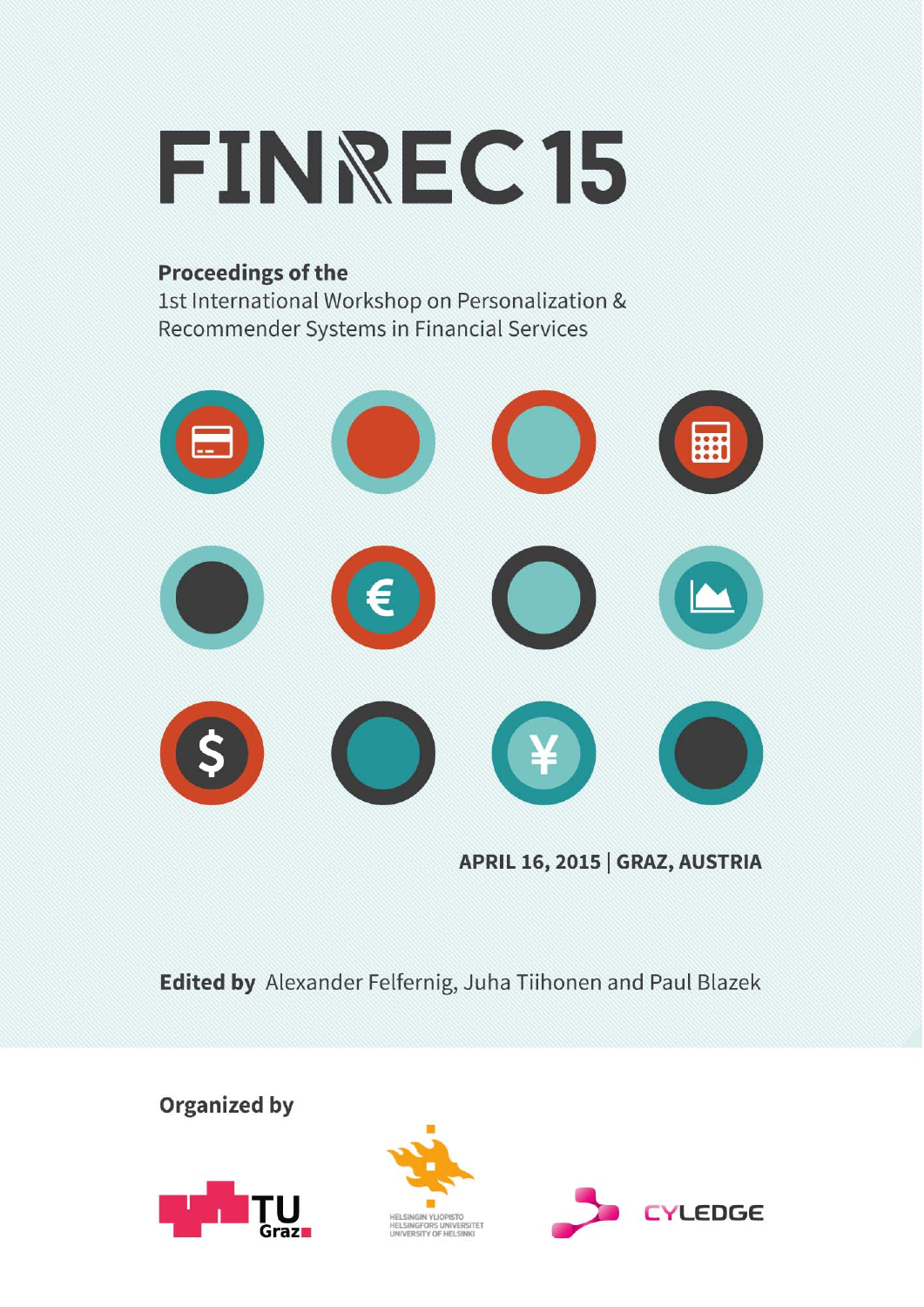Graz University of Technology Institute for Software Technology Inffeldgasse 16b/2 A-8010 Graz Austria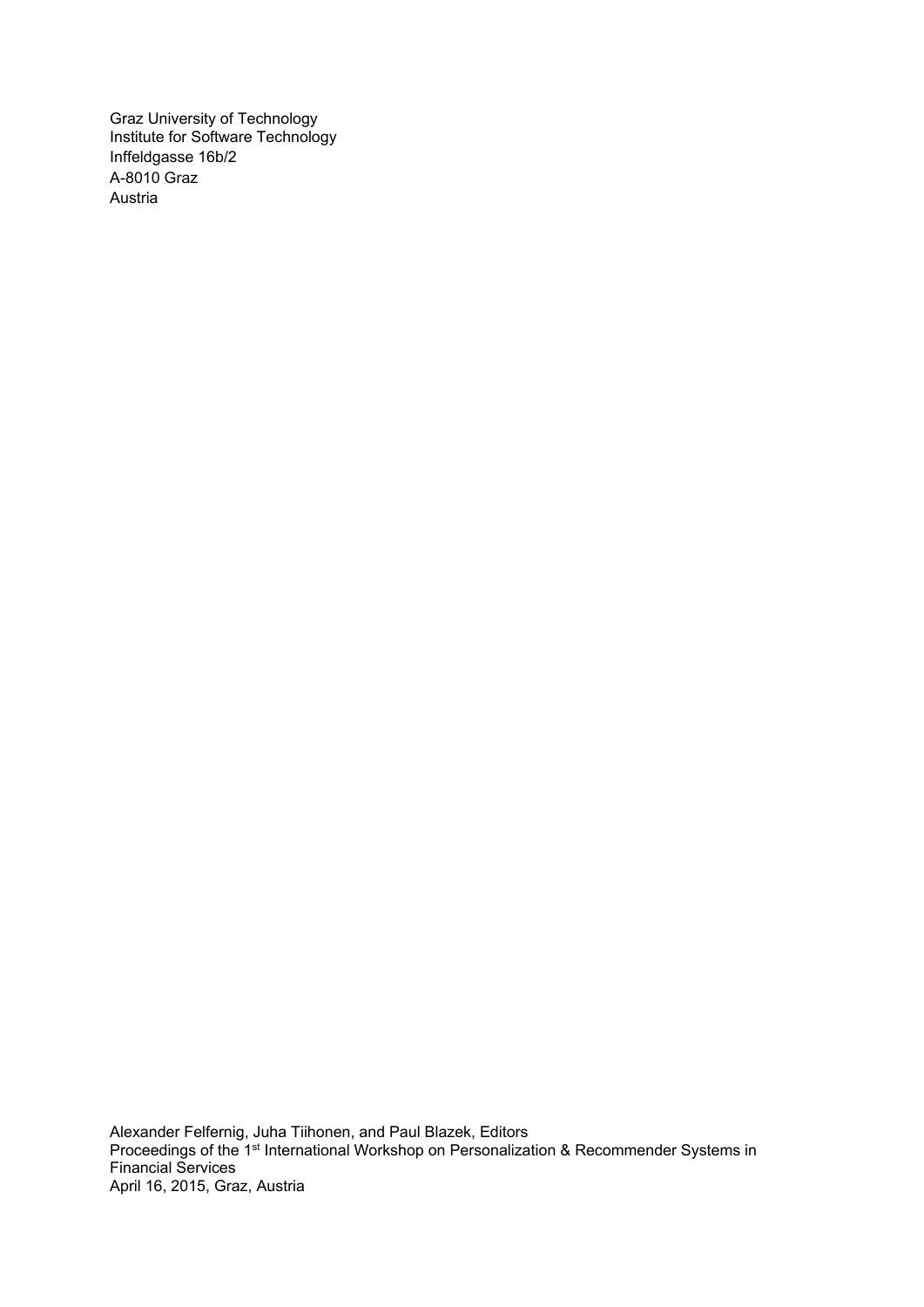# **Chairs**

*Alexander Felfernig*, Graz University of Technology, Austria *Juha Tiihonen*, University of Helsinki, Finland *Paul Blazek*, cyLEDGE, Austria

## **Program Committee**

*Zoran Anišić,* University of Novi Sad, Serbia *Mathias Bauer*, mineway GmbH, Germany *Shlomo Berkovsky,* NICTA, Australia *Paul Blazek*, cyLEDGE, Austria *Robin Burke*, DePaul University, IL, USA *Kuan-Ta Chen*, Academia Sinica, Taiwan *Li Chen*, Hong Kong Baptist University, China *Marco De Gemmis*, University of Bari, Italy *John O'Donovan*, University of California Santa Barbara, CA, USA *Alexander Felfernig*, Graz University of Technology, Austria *Gerhard Friedrich*, Alpen-Adria-Universitaet Klagenfurt, Austria *Hagen Habicht*, CLIC, HHL Leipzig Graduate School of Management, Germany *Dietmar Jannach*, TU Dortmund, Germany *Gerhard Leitner*, Alpen-Adria-Universitaet Klagenfurt, Austria *Pasquale Lops*, University of Bari, Italy *Hans Lundberg*, Linnaeus University, Sweden *Eetu Mäkelä*, Aalto University, Finland *Birgit Penzenstadler*, California State University Long Beach, CA, USA *Giovanni Semeraro*, University of Bari, Italy *Ian Sutherland*, IEDC-Bled School of Management, Slovenia *Juha Tiihonen*, Aalto University, Finland *Nava Tintarev*, University of Aberdeen, UK *Shuang-Hong Yang*, Twitter Inc., CA, US *Markus Zanker*, Alpen-Adria-Universitaet Klagenfurt, Austria

# **Organizational Support**

*Martin Stettinger*, Graz University of Technology, Austria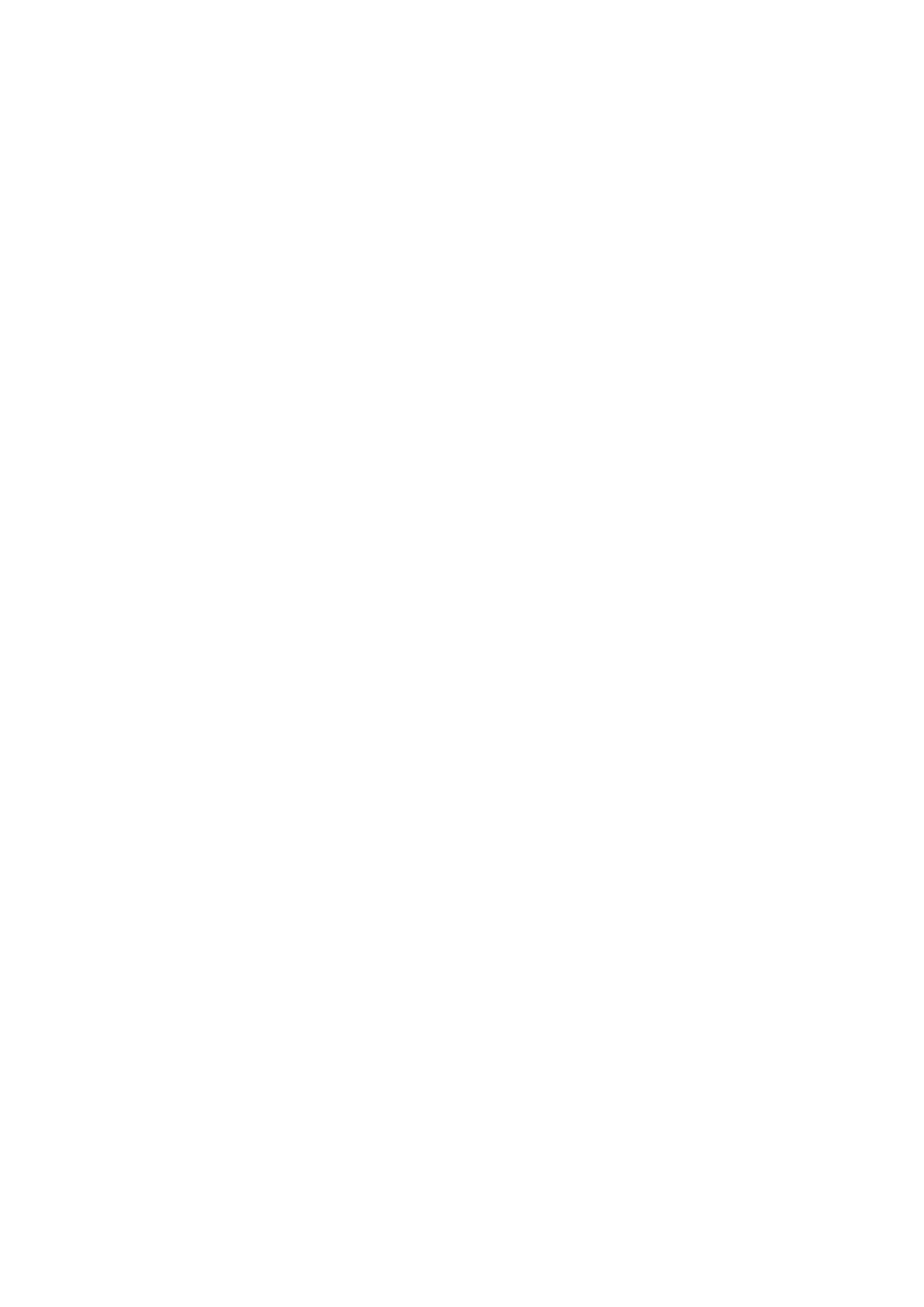#### **Preface**

Personalization and recommendation technologies provide the basis for applications that are tailored to the needs of individual users. These technologies play an increasingly important role for financial service providers. The selection of papers of this year's workshop demonstrates the wide range of techniques including contributions on knowledge-based recommender systems, case-based reasoning, knowledge interchange, psychological aspects of recommender systems in financial services, MediaWiki-based recommendation technologies, smart data analysis and big data, and campaign customization.

The workshop is of interest for both, researchers working in the various fields of personalization and recommender systems as well as for industry representatives. It provides a forum for the exchange of ideas, evaluations, and experiences. As such, this year's workshop on "Personalization & Recommender Systems in Financial Services" aims at providing a stimulating environment for knowledge-exchange among academia and industry and thus building a solid basis for further developments in the field.

*Alexander Felfernig, Juha Tiihonen, and Paul Blazek*